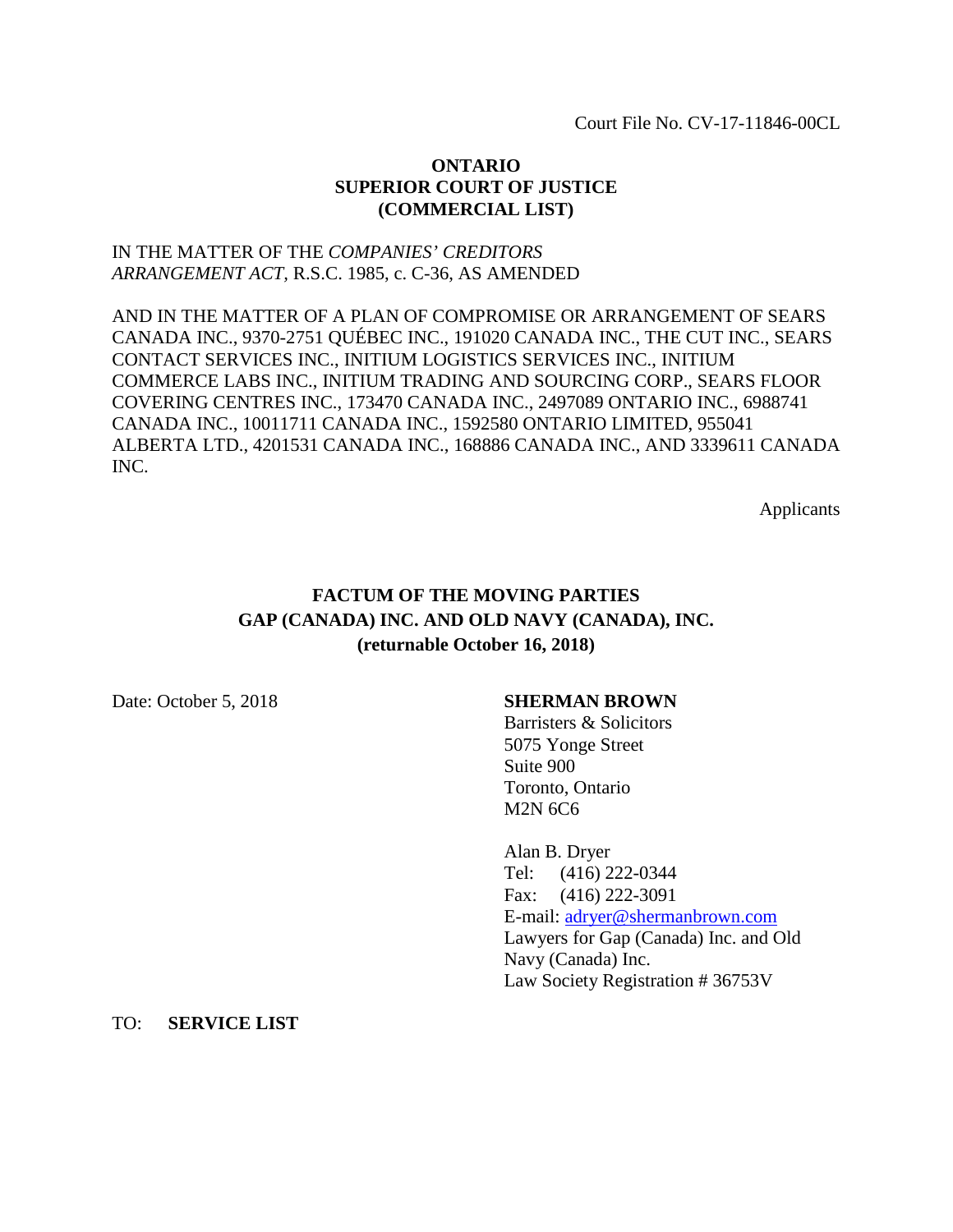## **PART I - INTRODUCTION**

## **The Co-Tenancy Stay**

1. By paragraph 15 to the Initial Order of the Honourable Justice Hainey dated June 22, 2017, as amended and restated on July 13, 2017 in these proceedings ("Initial Order"), the Court imposed the Co-Tenancy Stay on the following terms:

"15. **THIS COURT ORDERS** that during the Stay Period, no Person having any agreements or arrangements with the owners, operators, managers or landlords of commercial shopping centres or other commercial properties (including retail, office and industrial (warehouse) properties) in which there is located a store, office or warehouse owned or operated by the Sears Canada Entities shall take any Proceedings or exercise any rights or remedies under such agreements or arrangements that may arise upon and/or as a result of the making of this Order, the insolvency of, or declarations of insolvency by, any or all of the Sears Canada Entities, or as a result of any steps taken by the Sears Canada Entities pursuant to this Order and, without limiting the generality of the foregoing, no Person shall terminate, accelerate, suspend, modify, determine or cancel any such arrangement or agreement or be entitled to exercise any rights or remedies in connection therewith."

*Irwin Affidavit, paragraph 8, Exhibits "A" & "B"*

# **The Motion**

2. The criteria which are expressly stated in paragraph 15 of the Initial Order for the continuation of the Co-Tenancy Stay Period no longer exist. There is no longer any store, office or warehouse owned or operated by the Sears Canada Entities located in any commercial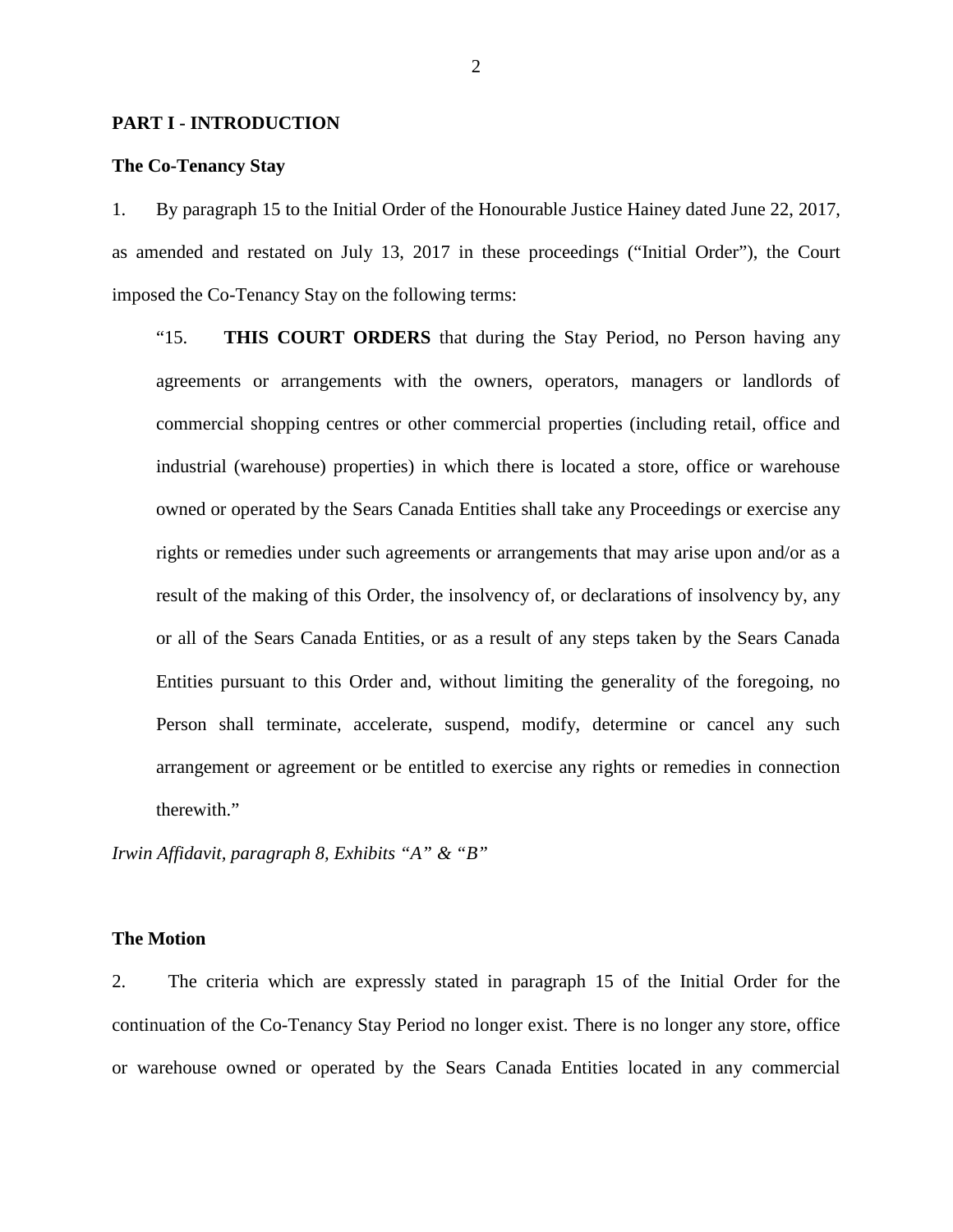shopping centres or other commercial properties (including retail, office and industrial (warehouse) properties) in which the Moving Parties Gap (Canada) Inc. And Old Navy (Canada), Inc. ("Gap") have agreements or arrangements with the owners, operators, managers or landlords of such properties.

3. Further, with respect to assets of the Sears Canada Entities, the liquidation of assets at Sears Canada's retail locations is now completed, all retail locations are closed, and leases in respect of such locations have been disclaimed or surrendered back to the Landlord. The monetization of Residual Assets is now substantially complete.

- 4. Given these circumstances, Gap accordingly now moves for:
	- (a) A declaration that the stay of proceedings ("Co-Tenancy Stay") provided in paragraph 15 of the Initial Order of the Honourable Justice Hainey dated June 22, 2017, as amended and restated on July 13, 2017 ("Initial Order"), and as extended by subsequent orders made in this proceeding, is no longer of any force or effect in accordance with its terms as against Gap, and as a result, Gap, as a co-tenant of the Applicants in a number of commercial shopping centres and other commercial properties, is entitled to exercise any rights *nunc pro tunc* that it may have against its Landlords whose Leases were affected by the Co-Tenancy Stay arising from the failure of any of the Applicants to operate in such commercial shopping centres or other commercial properties (the "Co-Tenancy Rights"); or
	- (b) In the alternative, an Order permanently vacating and/or lifting the Co-Tenancy Stay as against Gap.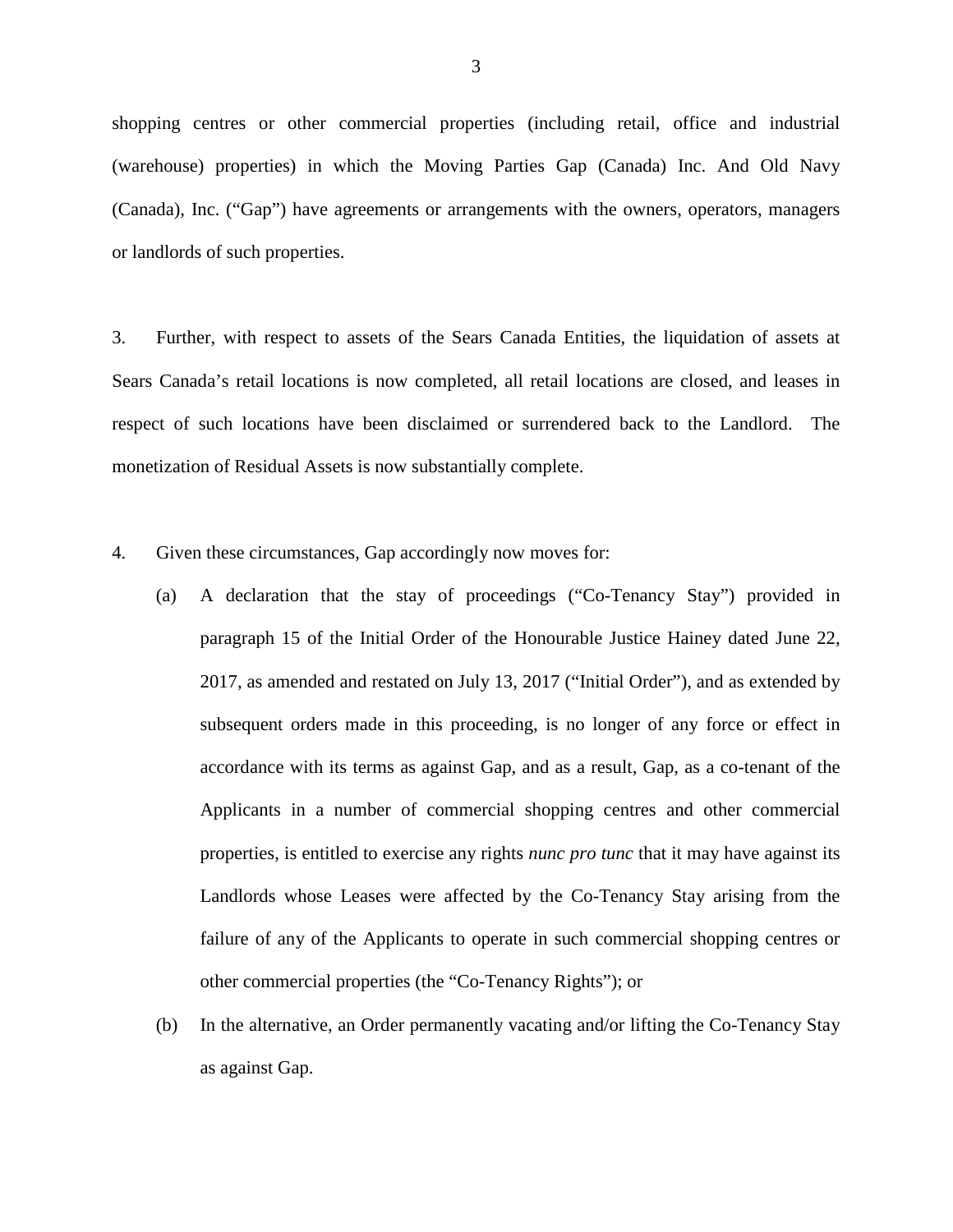5. Gap also moves for a declaration that the Co-Tenancy Stay did not suspend or otherwise delay the running of any waiting period with respect to the exercise of Co-Tenancy Rights (a "Waiting Period") by Gap, and that any relief granted shall operate retroactively.

*Affidavit of Matthew Irwin sworn September 7, 2018 ("Irwin Affidavit"), paragraphs 2 - 4*

6. This is a case of first impression for these issues.

# **PART II – SUMMARY OF THE FACTS**

# **Gap is affected by Paragraph 15 of the Initial Order**

7. Gap operated 256 retail locations in Canada as of the end of April, 2018. Its stores are most commonly found in commercial shopping centres.

*Irwin Affidavit, paragraph 6*

8. Gap is not a creditor of the Applicants. However, Gap has been affected by the Co-Tenancy Stay.

*Irwin Affidavit, paragraph 7*

9. The terms of Gap's leases with its landlords typically grant Gap certain Co-Tenancy Rights, including, without limitation, the right to a reduction or the restructuring of rent in the event that specifically-named anchor tenants such as the Applicants cease to operate within the retail complex, or if the amount of occupied retail space in the complex falls below a specified percentage of total available space.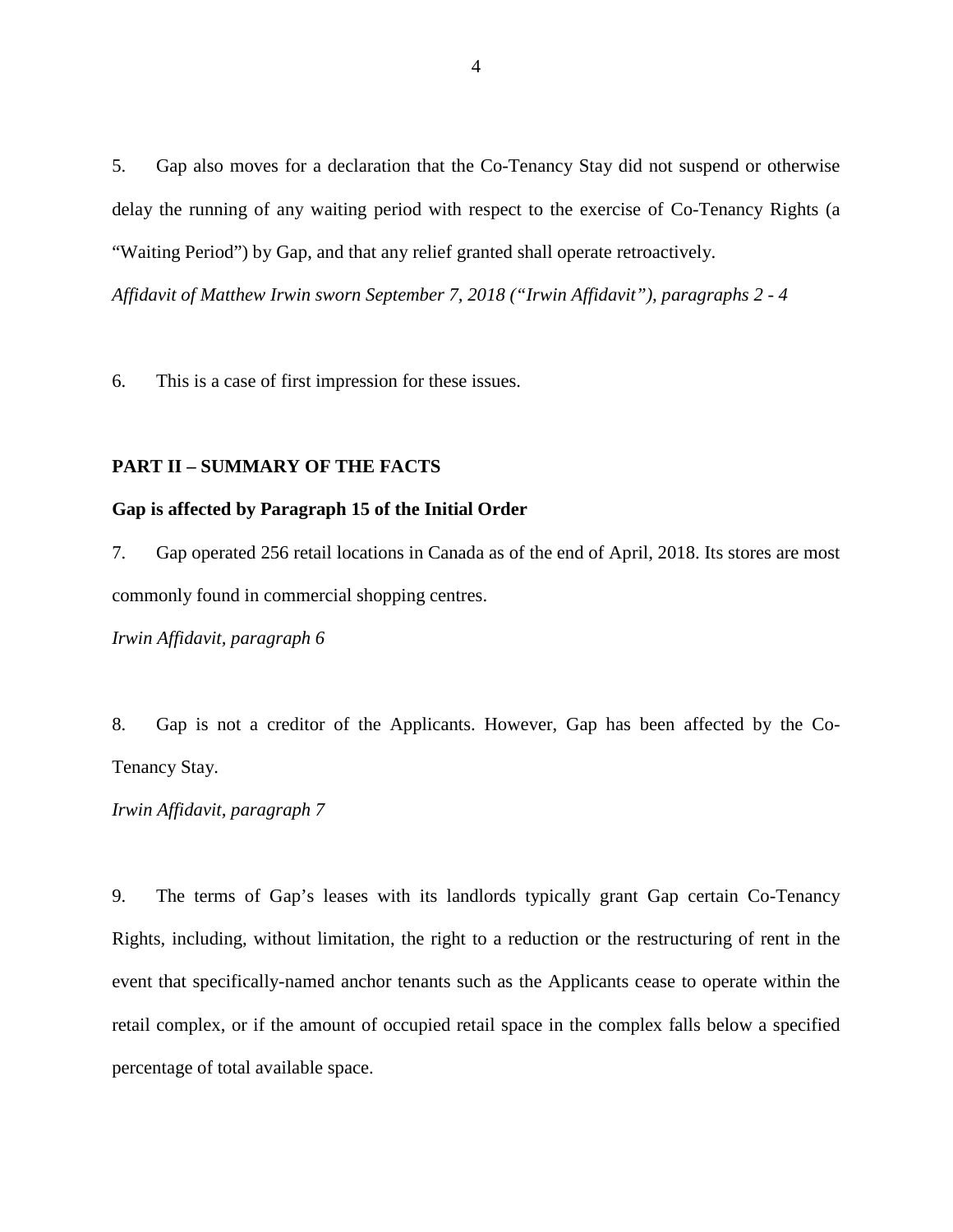## *Irwin Affidavit, paragraph 9*

10. Typically, in the event such circumstances occur, Gap's leases allow Gap, as Co-Tenant, to withhold certain monthly fees payable to the landlord or to calculate the payable rent as a percentage of gross sales for the month. In certain leases, Gap also has the right to terminate its lease without penalty in those circumstances.

*Irwin Affidavit, paragraph 10*

11. Some of the Co-Tenancy Rights are subject to Waiting Periods before Gap can exercise its rights. There is often a Waiting Period (for example, 6 months) during which the retail complex is not occupied by an anchor tenant like the Applicants before any adjustment can be made to Gap's rent. Similarly, there is often a longer Waiting Period, such as 12 and upwards to 24 months, before Gap is entitled to exercise its right to terminate its lease.

*Irwin Affidavit, paragraph 11*

12. It is typical for Gap to have Co-Tenancy Rights in most of its leases. However, the specific nature of the Co-Tenancy Rights and the Waiting Periods varies from location to location. *Irwin Affidavit, paragraph 12*

13. A total of 22 Gap locations are currently directly affected by the Co-Tenancy Stay because Gap has been unable to exercise its Co-Tenancy Rights in respect of those stores. Gap has produced a chart of those locations as well as redacted copies of the portions of the leases which contain the Co-Tenancy clauses for those locations.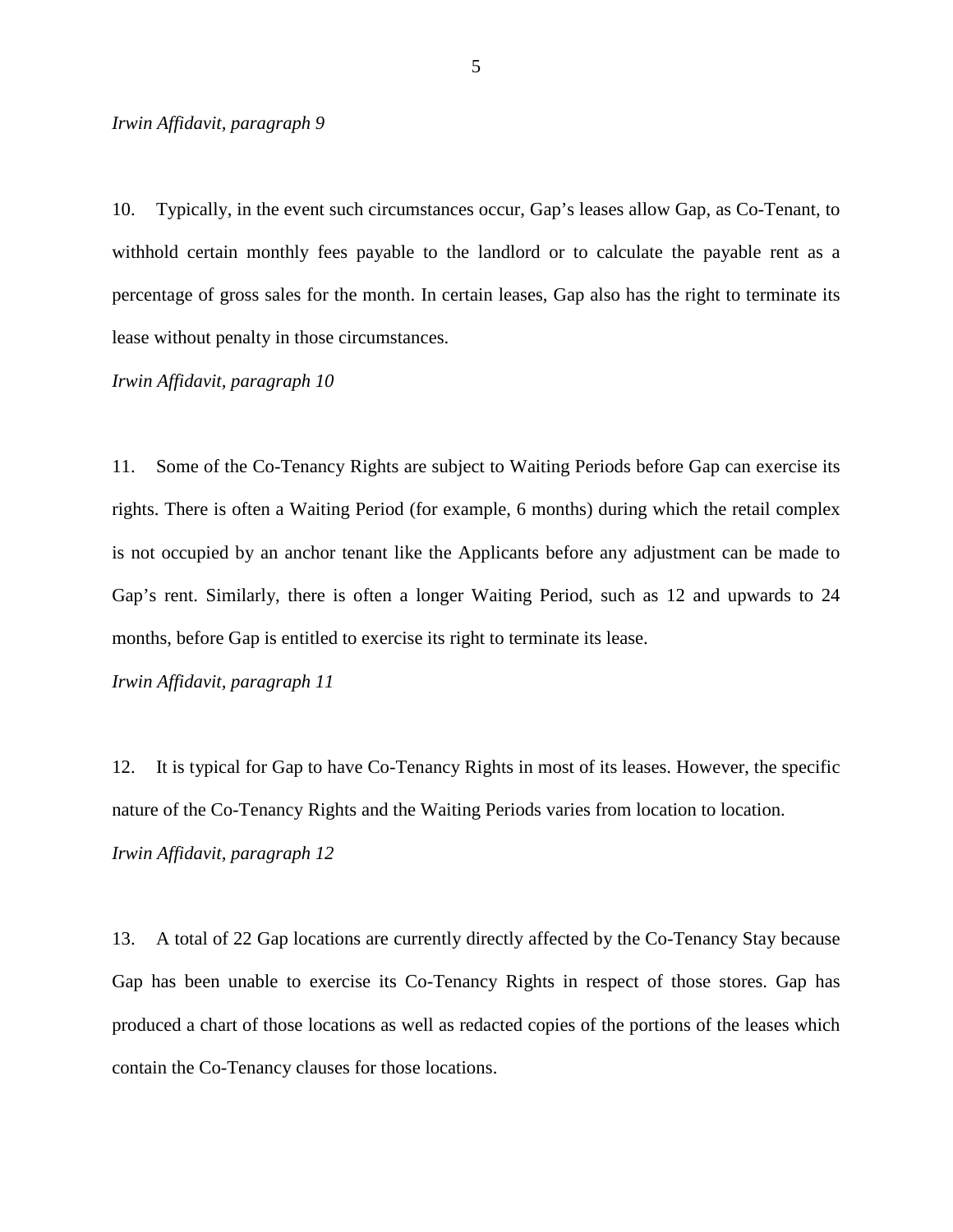*Irwin Affidavit, paragraph 13, Exhibits "C" and "D"*

14. By on or about January 28, 2018, or shortly thereafter, the Applicants ceased to operate in all of the commercial shopping centres and other commercial properties where Gap is a Co-Tenant. However, to the extent that the Co-Tenancy Stay remains in effect in accordance with its terms, Gap is prohibited from taking any proceedings or exercising Co-Tenancy Rights. *Irwin Affidavit, paragraph 14*

15. On February 14, 2018, Gap delivered Notices of Co-Tenancy Failure to the Landlords of those 22 locations pursuant to its leases for those locations in relation to the closure of the Applicants' stores which are stated to have occurred on January 9, 2018.

*Irwin Affidavit, paragraph 15*

## **PART III – ISSUES**

- 16. The issues on this motion are:
	- (a) Is the Co-Tenancy Stay still in force?
	- (b) If it is, should it be permanently vacated or lifted?
	- (c) Did the Co-Tenancy Stay, while in force, suspend or otherwise delay the running of any waiting period with respect to the exercise of Co-Tenancy Rights by Gap?
	- (d) If an Order is made that it is no longer in force, or that it be vacated or lifted, will it operate retroactively in relation to waiting periods?

## **PART IV - LAW AND ARGUMENT**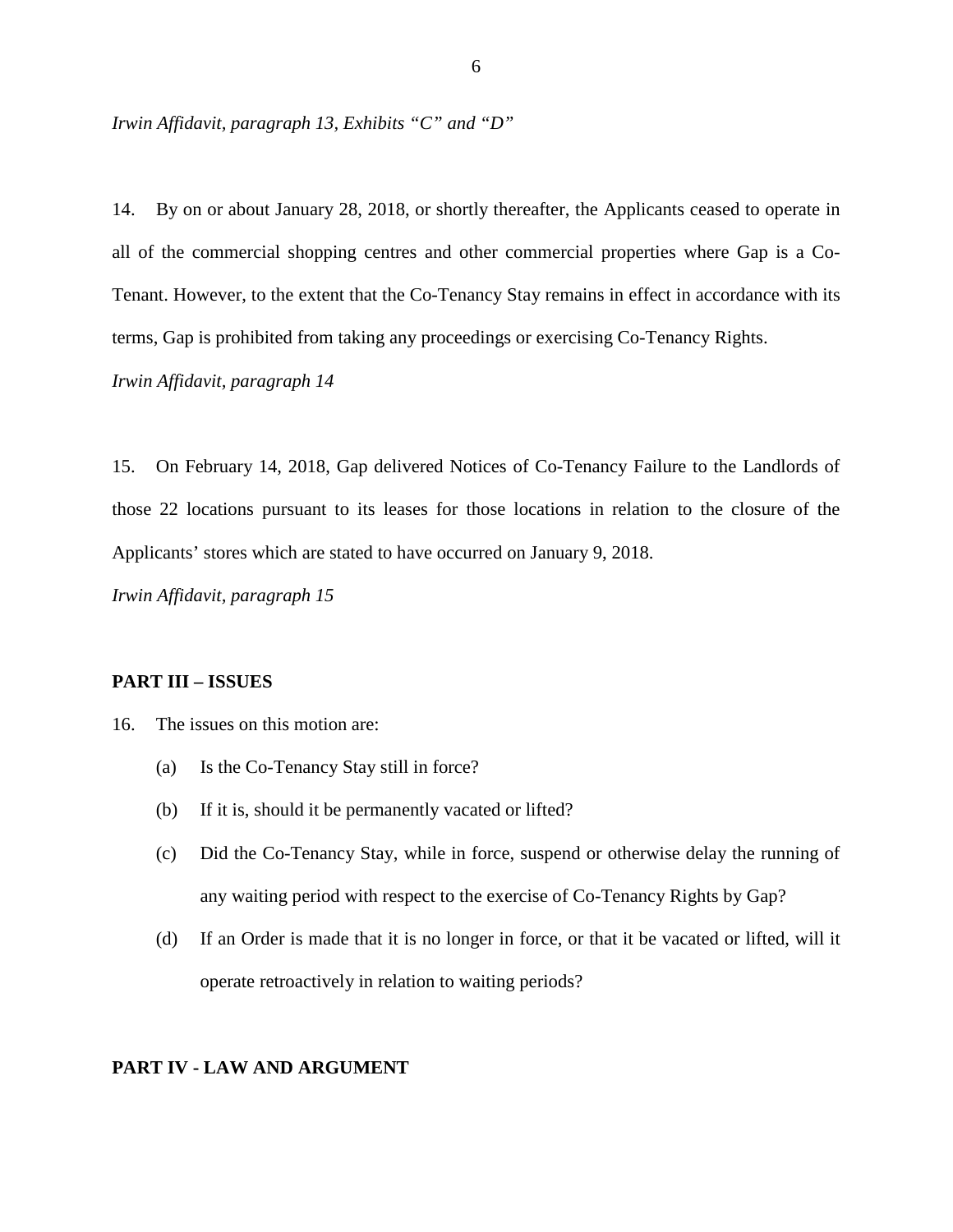## **The Co-Tenancy Stay is Likely No Longer of any Force or Effect**

17. Where good faith efforts to negotiate mutually satisfactory terms with one of its landlords as to the consequences of the Co-Tenancy Failure under the terms of a given lease have failed, Gap has always intended to assert all available Co-Tenancy Rights against such Landlord.

*Irwin Affidavit, paragraph 16*

18. Paragraph 15 of the Initial Order states that the Co-Tenancy Stay applies to persons having agreements with landlords of, "commercial shopping centres…in which there is located a store, office, or warehouse owned or operated by the Sears Canada Entities." [emphasis added] Accordingly, the Initial Order appears to state on its face that the Co-Tenancy Stay ceases to stay a Co-Tenant like Gap as soon as the Applicants cease to own or operate in a given retail complex.

*Irwin Affidavit, paragraph 17*

19. The Twelfth Report of the Monitor dated February 13, 2018 states that the liquidation of assets at the Applicants' retail locations is complete and all of the Applicants' retail locations are now closed.

*Irwin Affidavit, paragraph 18, Exhibit "E"*

20. The Fourteenth Report of the Monitor dated March 1, 2018 states that, as of the date of that report, all retail store leases had been disclaimed by the Applicants and the Applicants no longer occupied any such retail store locations.

*Irwin Affidavit, paragraph 19, Exhibit "F"*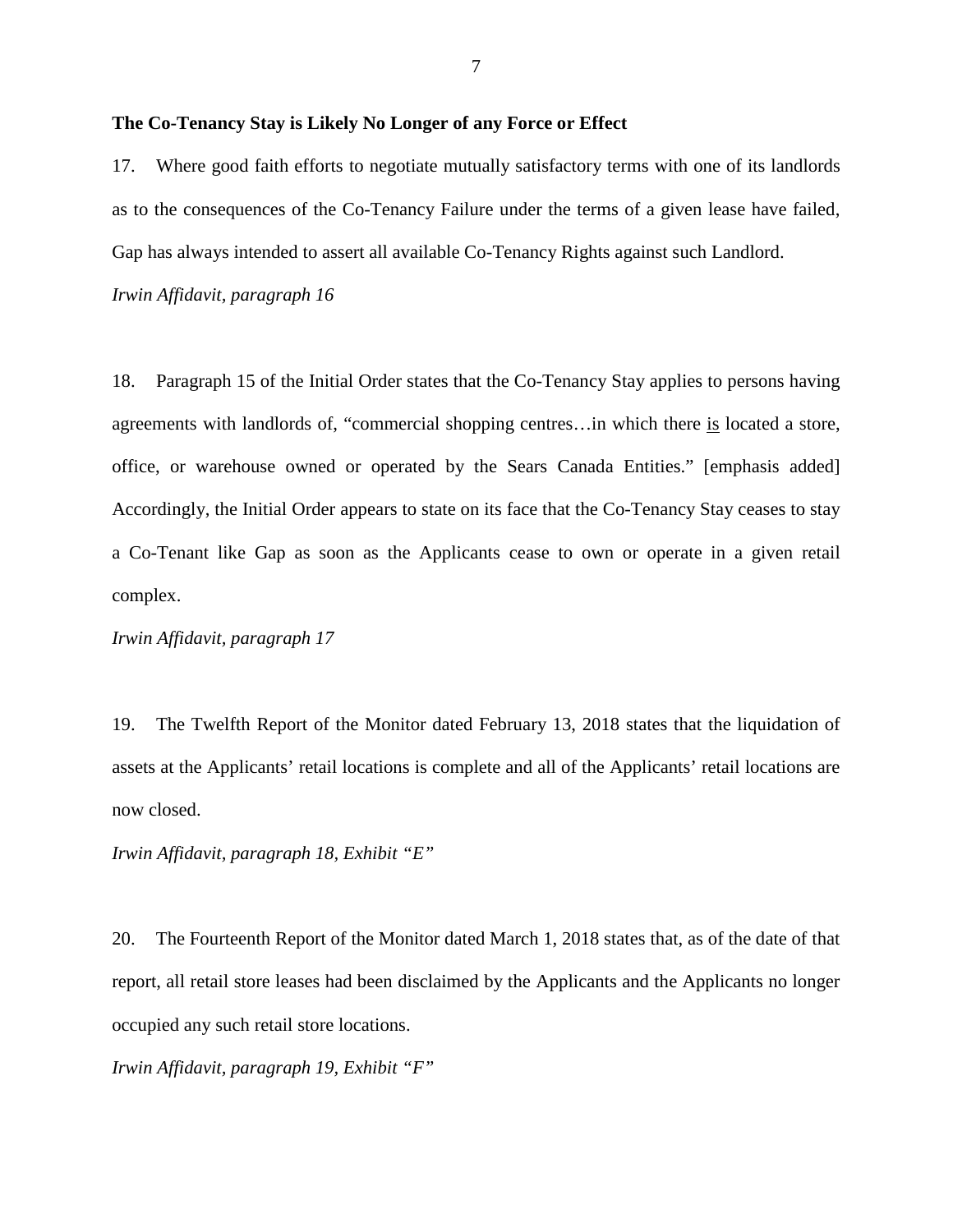21. The circumstances which led to the imposition of the Co-Tenancy Stay at the time that the Initial Order was granted no longer exist. In particular, at paragraph 11 of the  $21<sup>st</sup>$  report to the Court submitted by FTI Consulting Canada Inc., in its capacity as Monitor, dated July 20, 2018, it reported as follows:

"The liquidation of assets at Sears Canada's retail locations is now completed, all retail locations are closed, and leases in respect of such locations have been disclaimed or surrendered back to the Landlord. The monetization of Residual Assets is now substantially complete. The major assets of the Sears Canada Entities that remain to be realized upon are the Applicants' remaining owned real estate assets…"

*Irwin Affidavit, paragraph 20, Exhibit "G"*

22. The most recent extension of the Stay Period contained in the Initial Order until December 18, 2018 was made for the purposes of permitting the claims and priorities issues to proceed toward resolution, and of permitting monetization of Sears remaining owned real property. *Irwin Affidavit, paragraph 21*

23. In order to avoid any allegation that Gap is in breach of the Co-Tenancy Stay in relation to those 22 locations, Gap seeks a declaration confirming that the Co-Tenancy Stay is no longer of any force or effect in accordance with its terms as against Gap. It is the position of Gap that the terms of the Co-Tenancy Stay no longer apply to Gap and the court should thus provide a declaration to that effect in order to ensure that Gap and its landlords understand their rights and obligations.

*Irwin Affidavit, paragraph 22*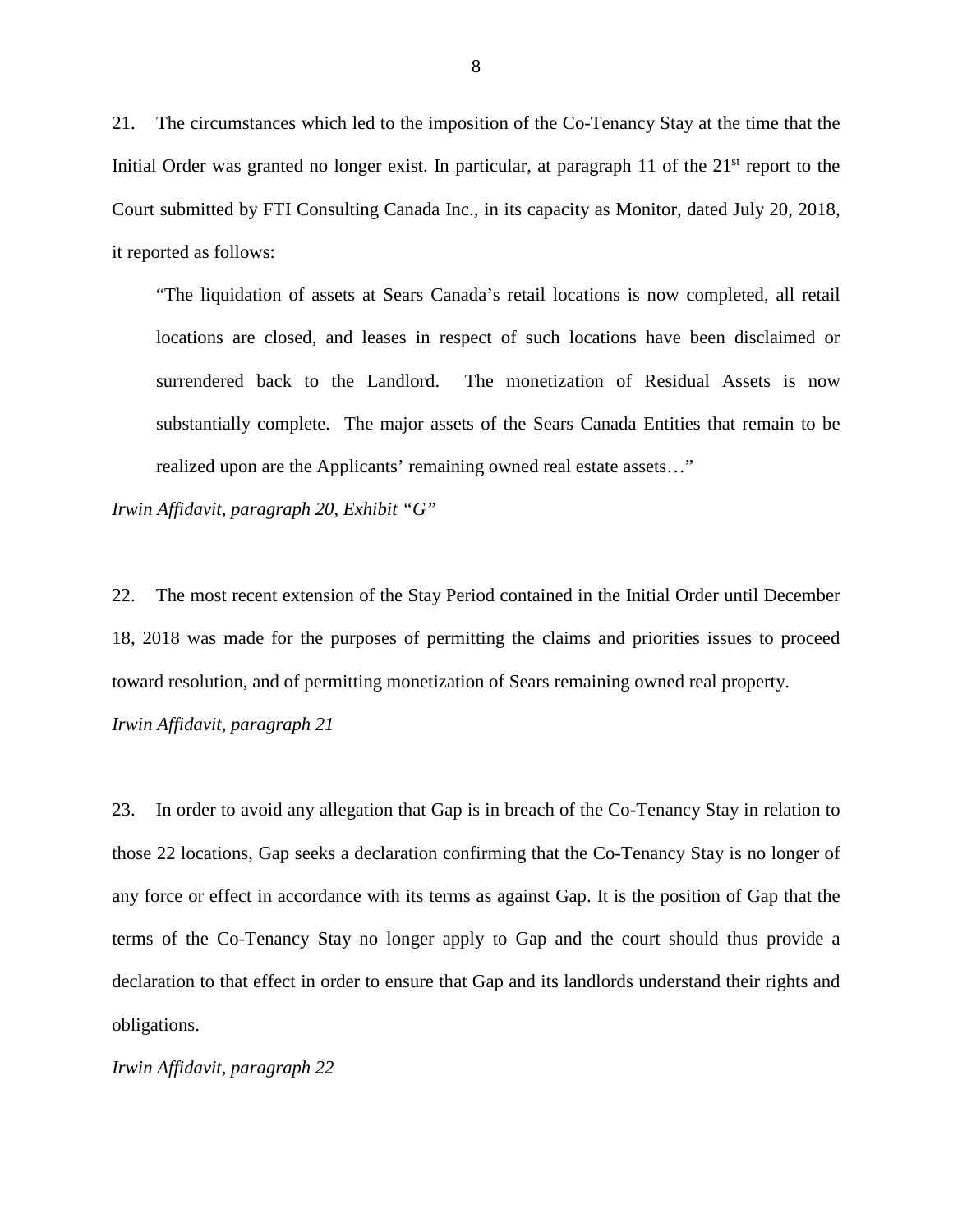# **The Co-Tenancy Stay did not suspend any Waiting Period**

24. Although Gap does not believe that the Co-Tenancy Stay could in any way have delayed or otherwise affected Waiting Periods, Gap also seeks a declaration that the Co-Tenancy Stay did not suspend or otherwise delay the running of any waiting period with respect to the exercise of Co-Tenancy Rights, and that any Order vacating and/or lifting the Co-Tenancy Stay shall operate retroactively. If the Co-Tenancy Stay prevented the Waiting Period from running during the stay period, it would mean that Waiting Periods would run only after the date on which the Co-Tenancy Stay no longer applied, thereby further delaying the date on which Gap can enforce its rights against landlords.

*Irwin Affidavit, paragraph 23*

25. From reviewing the material filed by the Applicants in respect of the Initial Order, it appears that when the Applicants brought their Application, they did not ask the court to affect any substantive rights of the Co-Tenants or to delay the running of any Waiting Period.

*Irwin Affidavit, paragraph 24*

26. In particular, in their Factum dated June 22, 2017, the Applicants made, among others, the following submissions to the Court in support of their request for the Co-Tenancy Stay:

"100. While this process is being resolved, the Co-Tenancy Stay postpones the contractual rights of these Tenants for a finite period. Any prejudice to those Tenants is therefore significantly outweighed by the benefits of the Co-Tenancy Stay to all of the stakeholders of the Applicants." [Emphasis added]

*Irwin Affidavit, paragraph 25*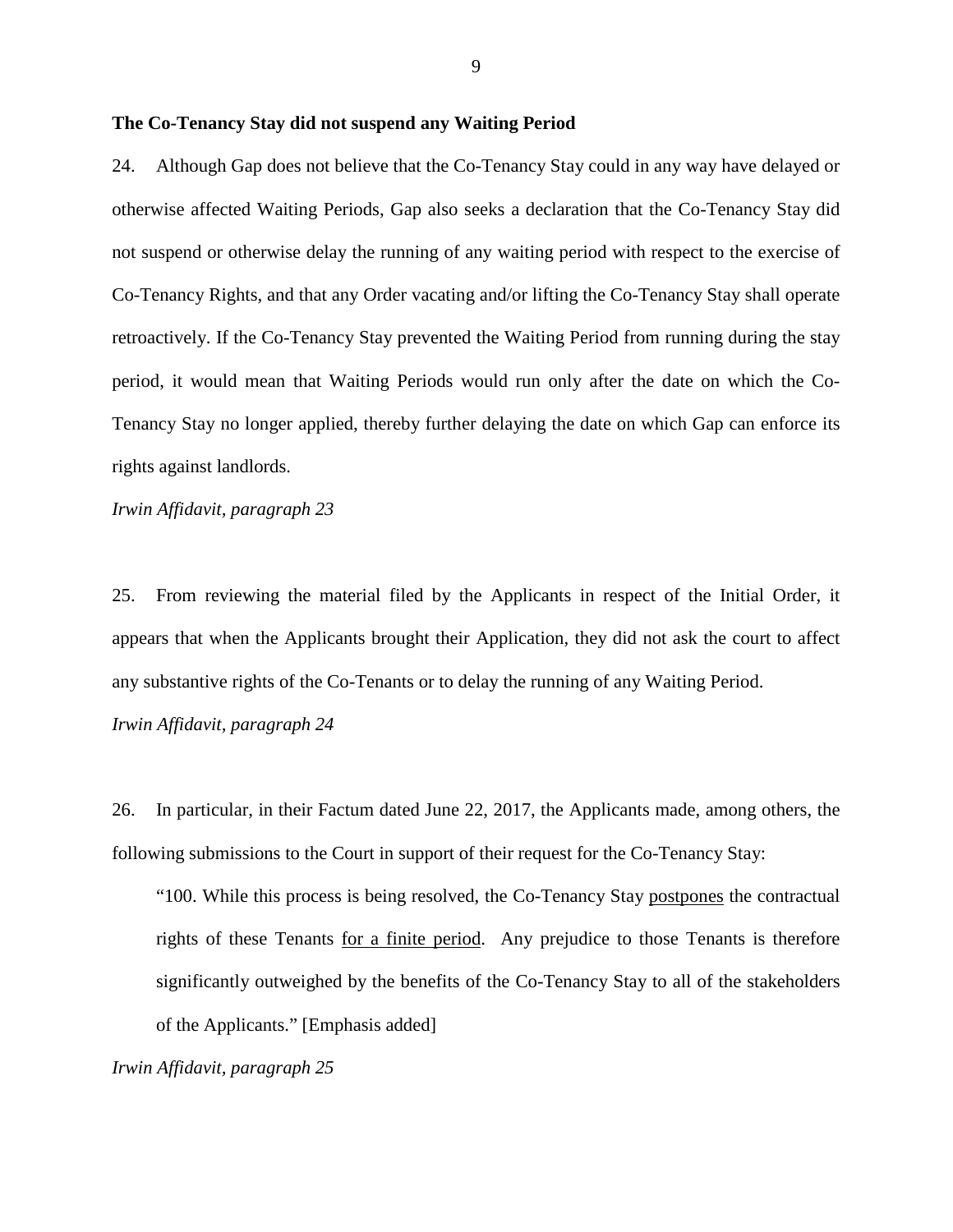27. The Initial Order and Co-Tenancy Stay in particular make no reference to the staying or delaying of any Waiting Period, nor do any subsequent Orders in these proceedings appear to affect Waiting Periods.

*Irwin Affidavit, paragraph 26*

28. Certain Landlords have taken the position that the Co-Tenancy Stay affected the substantive rights of Gap by also staying the commencement of the Waiting Periods. *Irwin Affidavit, paragraph 27*

29. Gap therefore asks the court to confirm and declare that the Co-Tenancy Stay did not delay or otherwise affect the running of any Waiting Period and, as a result, that any applicable Waiting Period ran during the period of the Co-Tenancy Stay.

*Irwin Affidavit, paragraph 28*

### **The Co-Tenancy Stay Should be Permanently Vacated in Respect of Gap**

30. If the court determines that the Co-Tenancy Stay is still in effect in accordance with its terms, Gap seeks an order permanently vacating and lifting the Co-Tenancy Stay as against Gap, because the underlying purpose for such stay no longer exists.

*Irwin Affidavit, paragraph 29*

31. From reviewing the material filed by the Applicants in respect of the Initial Order it appears that the Applicants made submissions to the court arguing that the Co-Tenancy Stay was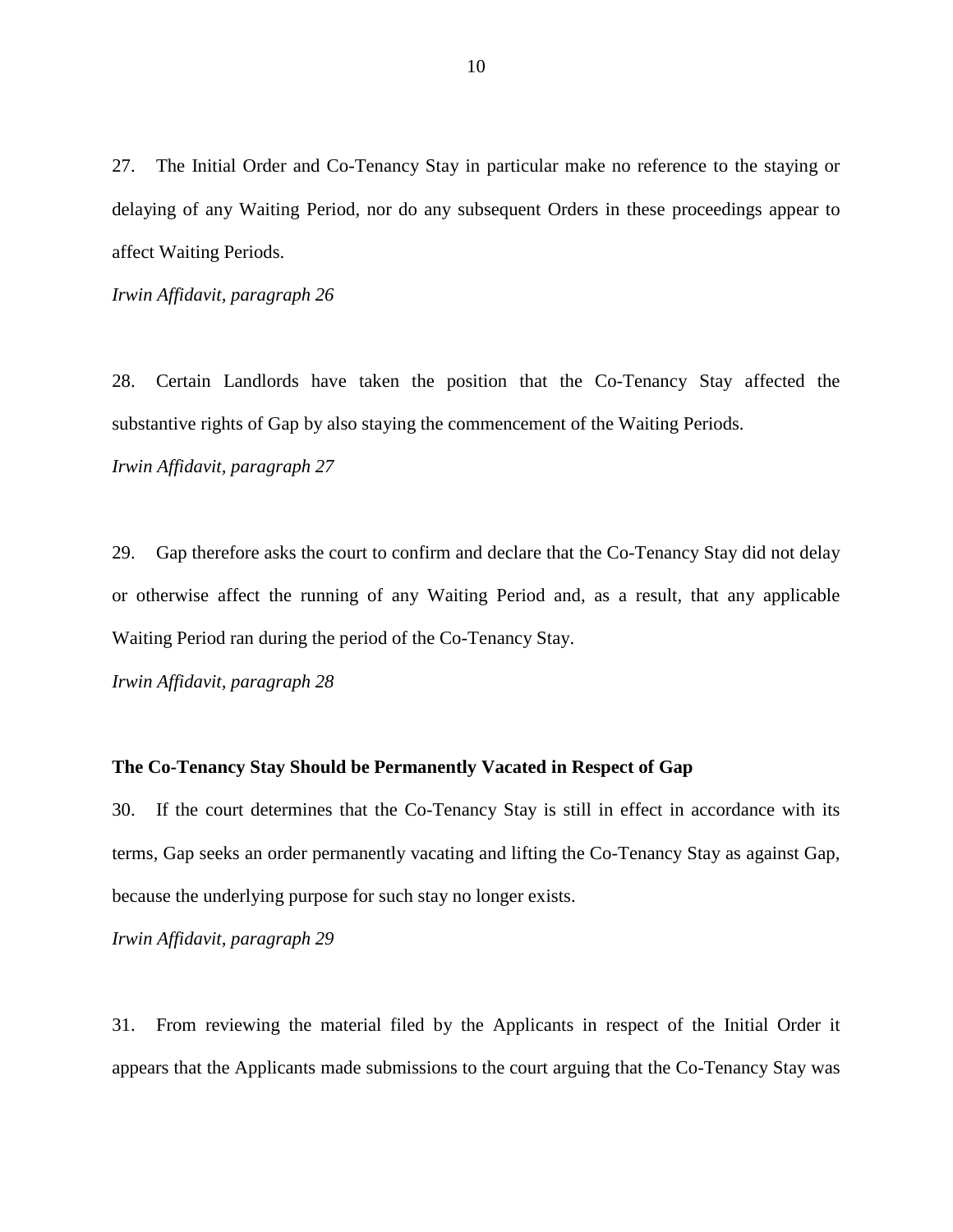necessary to ensure the orderly wind-down of the Applicants' operations in Canada and to postpone the Co-Tenant Right of the Co-Tenants for a finite period.

*Irwin Affidavit, paragraph 30*

32. The circumstances which led to the imposition of the Co-Tenancy Stay at the time of the Initial Order no longer exist. The orderly wind-down of the Applicants' business is complete. In fact, no Sears retail store has operated in Canada since on or about January 28, 2018. *Irwin Affidavit, paragraph 31*

33. Gap was not served with, and did not receive, the material filed by the Applicants in respect of the Initial Order. The Co-Tenancy Stay was granted without notice to Gap. *Irwin Affidavit, paragraph 32*

34. The Co-Tenancy Stay does not provide any further benefits to the stakeholders of the Applicants. Should the Co-Tenancy Stay be lifted and Gap be able to exercise its rights against its landlords, it would not have any negative effect on the Applicants' CCAA proceedings. The Co-Tenancy Stay merely delays the inevitable date on which Gap may exercise its Co-Tenancy Rights.

*Irwin Affidavit, paragraph 33*

35. The Co-Tenancy Rights are purely a matter of contract between Gap and its landlords. The landlords agreed to grant the Co-Tenancy Rights to Gap as a commercial term of the leases and voluntarily assumed the risk that the Applicants might cease operations at some point during the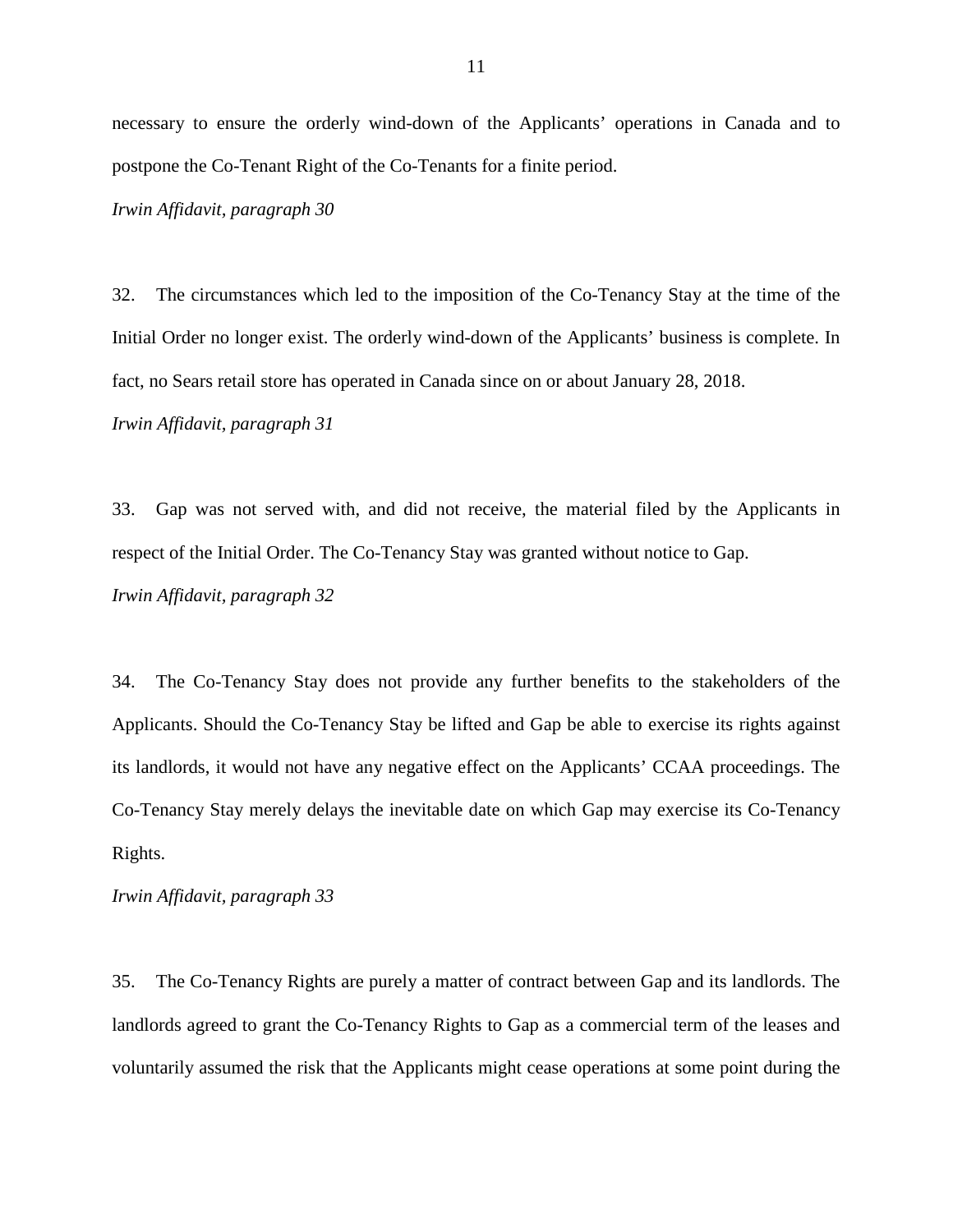term of the leases. The landlords are sophisticated parties who did not negotiate for a term that the bankruptcy or insolvency of a co-tenant would operate as an exception to the timely exercise of Co-Tenancy Rights. To the extent that the landlords have suffered any loss as a result of the insolvency of the Applicants, none results from any act or omission of Gap.

*Irwin Affidavit, paragraph 34*

36. To date, the financial impact of the Co-Tenancy Stay on Gap in relation to those 22 locations has been calculated to be approximately \$1,750,730.19.

*Irwin Affidavit, paragraph 35*

37. Gap wishes to exercise its Co-Tenancy Rights, free from the restrictions of the Co-Tenancy Stay, retroactive to the date that such rights initially arose. This will mean that Gap will be at liberty to seek from its' landlords rent relief and other contractual benefits, retroactive to the date (in most, if not all cases, in January 2018) that Gap became entitled to the Co-Tenancy Rights. *Irwin Affidavit, paragraph 36*

# **Applicable Legal Principles**

38. The purpose of the *CCAA* is to provide a structured environment for the negotiation of compromises between a debtor company and its creditors for the benefit of both.

*Re Canwest Global Communications Corp., 2011 CarswellOnt 2392 (SCJ - Commercial List), per Pepall J. at para. 22*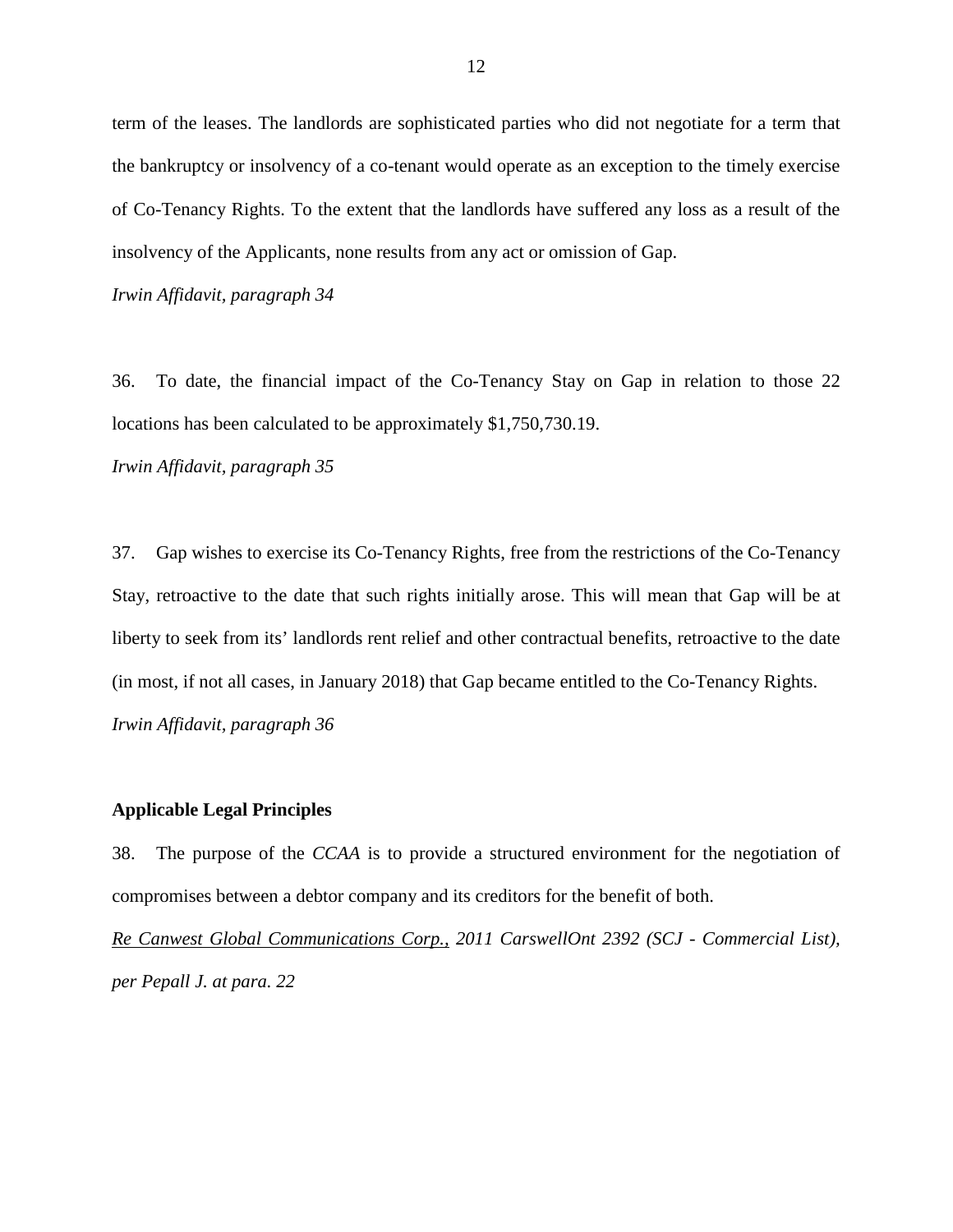39. The stay provisions in the *CCAA* are discretionary and very broad. Section 11.02 provides that:

(1) A court may, on an initial application in respect of the debtor company, make an order on any terms that it may impose, effective for the period that the court considers necessary, which period may not be more than 30 days,

(a) staying, until otherwise ordered by the court, all proceedings taken or that might be taken in respect of the company under the Bankruptcy and Insolvency Act or the Winding Up and Restructuring Act;

(b) restraining, until otherwise ordered by the court, further proceedings in any action, suit or proceeding against the company; and

(c) prohibiting, until otherwise ordered by the court, the commencement of any action, suit or proceeding against the company.

(2) A court may, on an application in respect of a debtor company other than an initial application, make an order, on any terms that it may impose,

(a) staying, until otherwise ordered by the court, for any period that the court considers necessary, all proceedings taken or that might be taken in respect of the company under an *Act* referred to in paragraph (1)(a);

(b) restraining, until otherwise ordered by the court, further proceedings in any action, suit or proceeding against the company; and

(c) prohibiting, until otherwise ordered by the court, the commencement of any action, suit or proceeding against the company.

*Canwest, supra, at para. 23*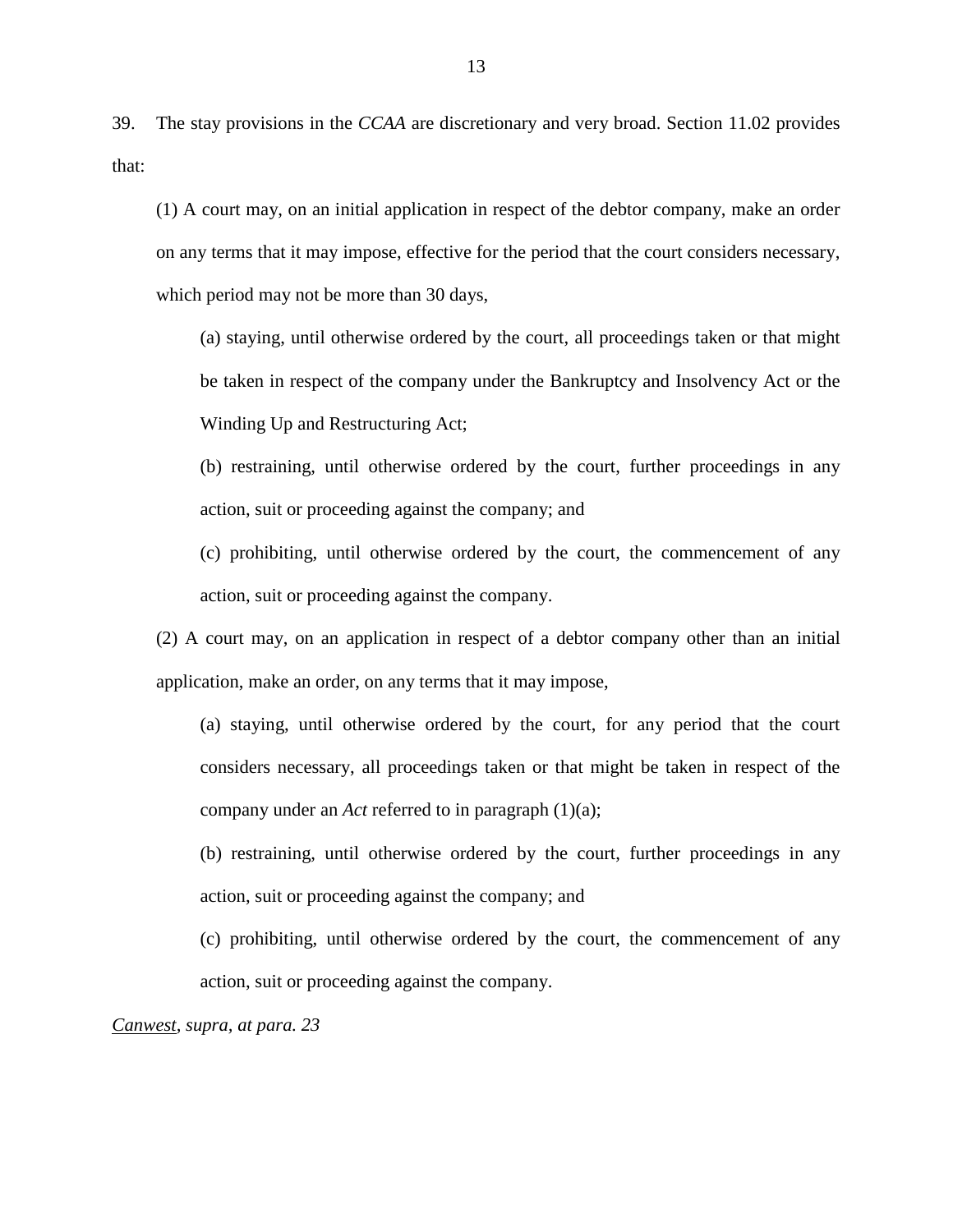40. The discretion provided in section 11 is the engine that drives this broad and flexible statutory scheme. The stay of proceedings in section 11 should be broadly construed to accomplish the legislative purpose of the *CCAA* and in particular to enable continuance of the company seeking *CCAA* protection.

*Canwest, supra, at para. 24*

41. Section 11 provides an insolvent company with breathing room and by doing so, preserves the status quo to assist the company in its restructuring or arrangement and prevents any particular stakeholder from obtaining an advantage over other stakeholders during the restructuring process. It is anticipated that one or more creditors may be prejudiced in favour of the collective whole. The possibility that one or more creditors may be prejudiced should not affect the court's exercise of its authority to grant a stay of proceedings under the *CCAA* because this effect is offset by the benefit to all creditors and to the company of facilitating a reorganization. The court's primary concerns under the *CCAA* must be for the debtor and all of the creditors.

# *Canwest, supra, at para. 25*

42. Situations in which a court has lifted a stay in CCAA proceedings included where:

a) a plan is likely to fail;

b) the applicant shows hardship (the hardship must be caused by the stay itself and be independent of any pre-existing condition of the applicant creditor);

c) the applicant shows necessity for payment;

d) the applicant would be significantly prejudiced by refusal to lift the stay and there would be no resulting prejudice to the debtor company or the positions of creditors;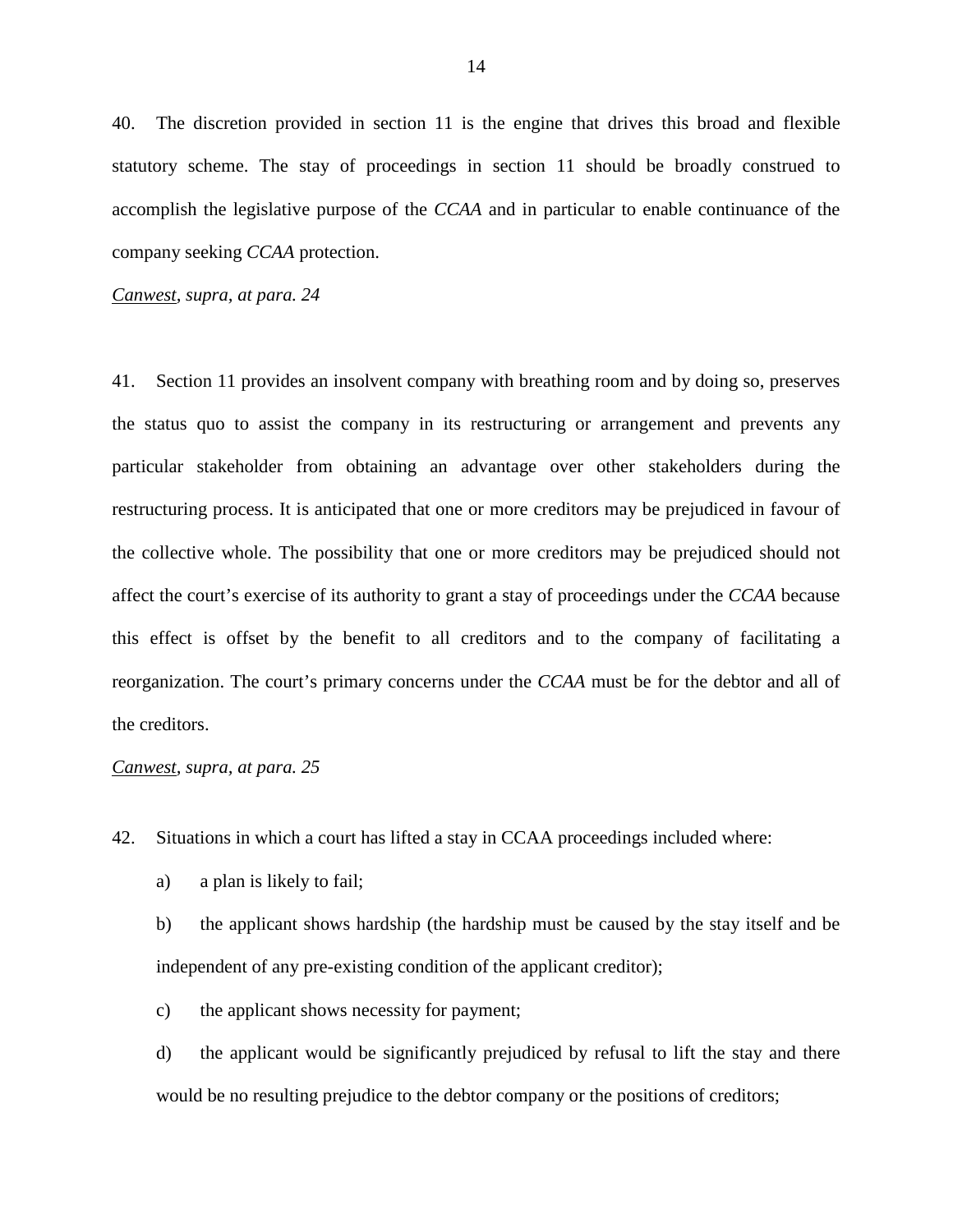e) it is necessary to permit the applicant to take steps to protect a right that could be lost by the passage of time;

f) after the lapse of a significant period, the insolvent debtor is no closer to a proposal than at the commencement of the stay period;

g) there is a real risk that a creditor's loan will become unsecured during the stay period;

h) it is necessary to allow the applicant to perfect a right that existed prior to the commencement of the stay period;

i) it is in the interests of justice to do so.

*Canwest, supra, at para. 26*

43. The lifting of a stay is discretionary. There are no statutory guidelines contained in the Act. In determining whether to lift the stay, the court should consider whether there are sound reasons for doing so consistent with the objectives of the CCAA, including a consideration of the balance of convenience, the relative prejudice to the parties and where relevant, the merits of the proposed action.

*Canwest, supra, at para. 27*

44. In *Re Target Canada Co*., in deciding to grant a co-tenancy stay, Justice Morawetz made the following findings:

"The Applicants also seek landlord protection in relation to third party tenants. Many retail leases of non-anchored tenants provide that tenants have certain rights against their landlords if the anchor tenant in a particular shopping mall or centre becomes insolvent or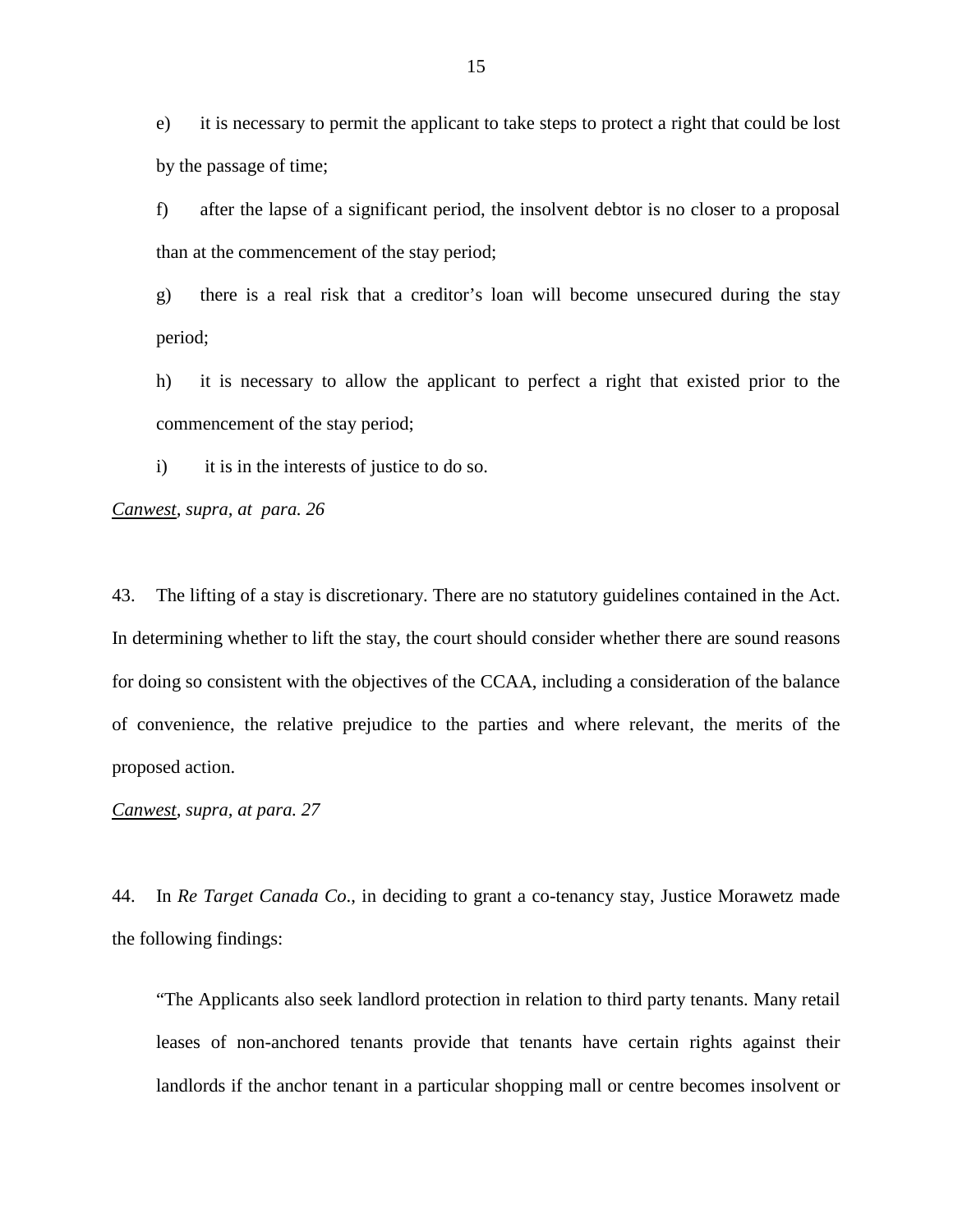ceases operations. In order to alleviate the prejudice to TCC's landlords if any such nonanchored tenants attempt to exercise these rights, the Applicants request an extension of the stay of proceedings (the "Co-Tenancy Stay") to all rights of these third party tenants against the landlords that arise out of the insolvency of the Target Canada Entities or as a result of any steps taken by the Target Canada Entities pursuant to the Initial Order.

"The Applicants contend that the authority to grant the Co-Tenancy Stay derives from the broad jurisdiction under sections 11 and 11.02(1) of the CCAA to make an initial order on any terms that the court may impose. Counsel references *T. Eaton Co., Re*[, 1997](http://nextcanada.westlaw.com/Link/Document/FullText?findType=Y&pubNum=6407&serNum=1997413283&originationContext=document&transitionType=DocumentItem&vr=3.0&rs=cblt1.0&contextData=(sc.History*oc.Search))  [CarswellOnt 1914](http://nextcanada.westlaw.com/Link/Document/FullText?findType=Y&pubNum=6407&serNum=1997413283&originationContext=document&transitionType=DocumentItem&vr=3.0&rs=cblt1.0&contextData=(sc.History*oc.Search)) (Ont. Gen. Div.) as a precedent where a stay of proceedings of the same nature as the Co-Tenancy Stay was granted by the court in Eaton's second CCAA proceeding. The Court noted that, if tenants were permitted to exercise these "co-tenancy" rights during the stay, the claims of the landlord against the debtor company would greatly increase, with a potentially detrimental impact on the restructuring efforts of the debtor company.

"In these proceedings, the Target Canada Entities propose, as part of the orderly winddown of their businesses, to engage a financial advisor and a real estate advisor with a view to implementing a sales process for some or all of its real estate portfolio. The Applicants submit that it is premature to determine whether this process will be successful, whether any leases will be conveyed to third party purchasers for value and whether the Target Canada Entities can successfully develop and implement a plan that their stakeholders, including their landlords, will accept. The Applicants further contend that while this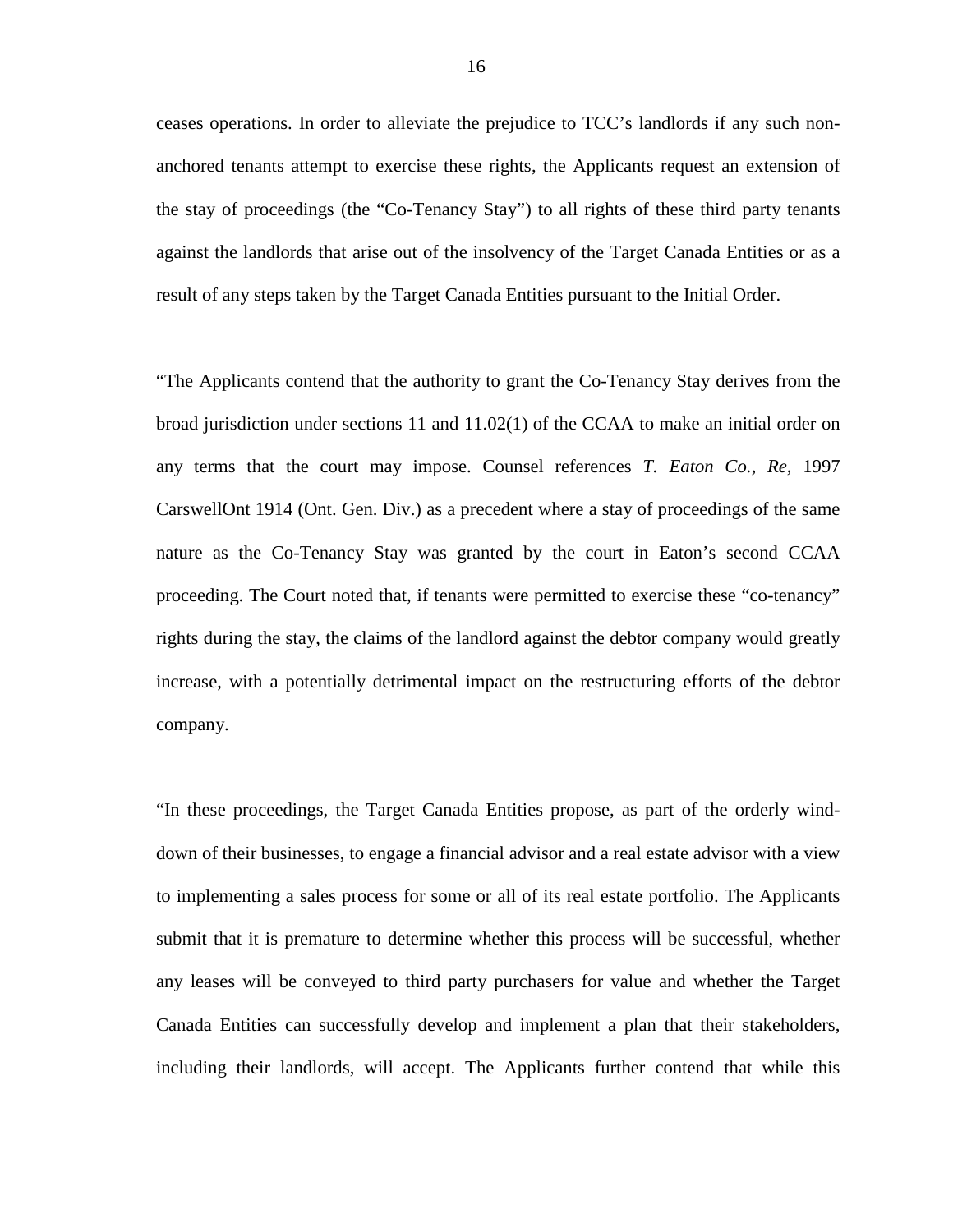process is being resolved and the orderly wind-down is underway, the Co-Tenancy Stay is required to postpone the contractual rights of these tenants for a finite period. The Applicants contend that any prejudice to the third party tenants' clients is significantly outweighed by the benefits of the Co-Tenancy Stay to all of the stakeholders of the Target Canada Entities during the wind-down period.

"The Applicants therefore submit that it is both necessary and appropriate to grant the Co-Tenancy Stay in these circumstances.

"I am satisfied the Court has the jurisdiction to grant such a stay. In my view, it is appropriate to preserve the status quo at this time. To the extent that the affected parties wish to challenge the broad nature of this stay, the same can be addressed at the "comeback hearing"."

*Re Target Canada Co., 2015 CarswellOnt 620, (SCJ – Commercial List), per Morawetz RSJ at paras. 44 – 48*

- 45. Applying those principles to our case:
	- (a) Giving that the winding down and sales processes are complete, there can no longer be any benefit in the Co-Tenancy Stay to all of the stakeholders of the Target Canada Entities, or any prejudice to them, or any detrimental impact on restructuring efforts;
	- (b) The ongoing prejudice to Gap in any continuation of the Co-Tenancy Stay is substantial, and in any event significantly outweighs any prejudice to all of the stakeholders in its continuation or any detrimental impact in its continuation on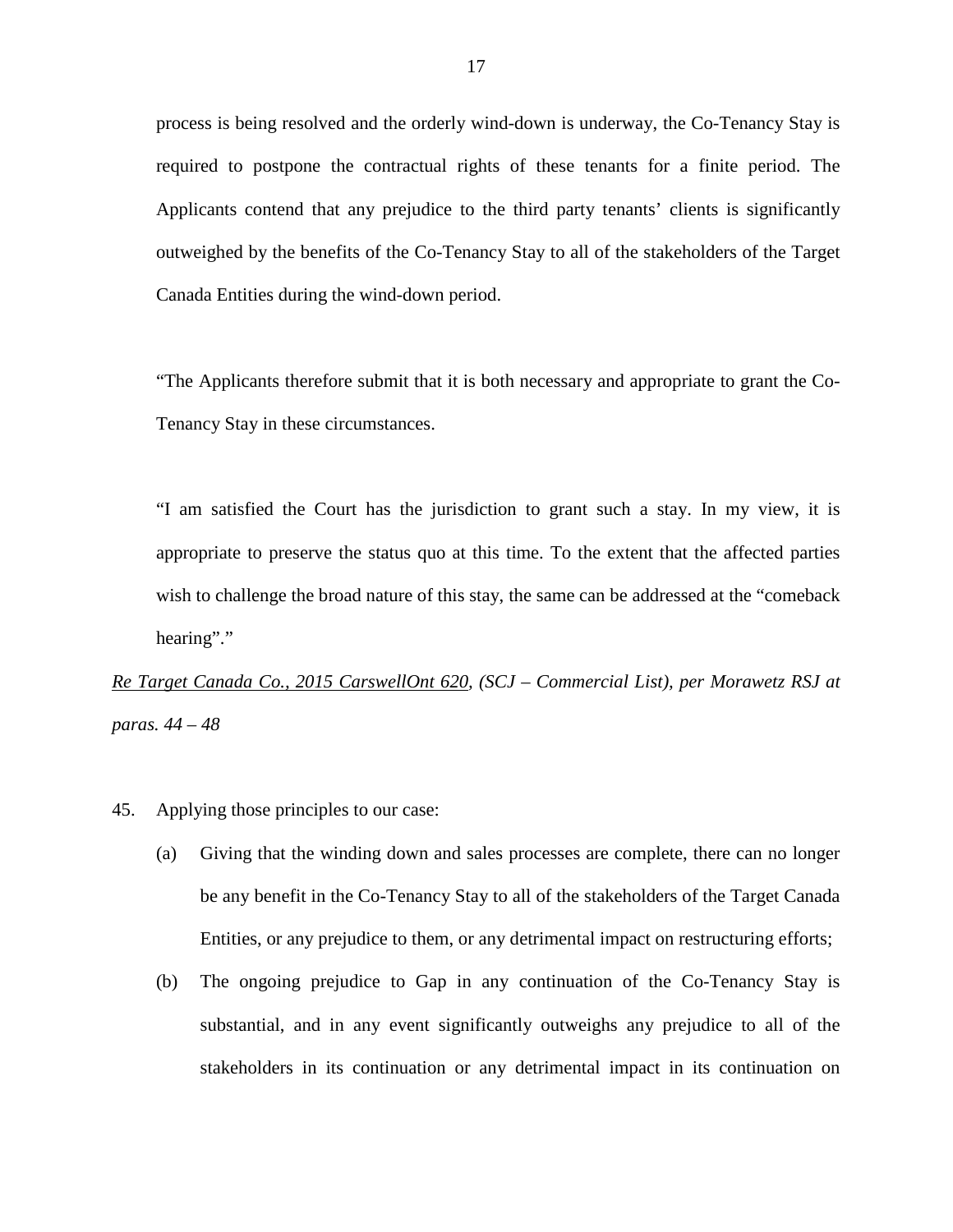restructuring efforts (Gap emphasizes that, in its submission, that there is no prejudice and no detrimental impact whatsoever);

- (c) The intended effect of the Co-Tenancy Stay is limited to merely postponing the contractual rights of these Tenants for a finite period; and
- (d) There is no basis for suggesting that the intended effect of the Co-Tenancy Stay was to go beyond that intended effect and alter substantive rights in third party leases; and
- (e) There is no basis for suggesting that the effect of the Co-Tenancy Stay was to stop the running of Waiting Periods while it was in effect.

46. The specific and express wording of the Co-Tenancy Stay in paragraph 15 of the Initial Order is restricted to staying the taking of any proceedings or exercise of any rights or remedies by a tenant with Co-Tenancy Rights. It does not state that it extends to altering the terms of the Leases by delaying the running of waiting periods so that they do not commence until after the Co-Tenancy Stay has been lifted.

### **PART VI – RELIEF SOUGHT**

- 47. Gap seeks an Order:
	- (a) Ordering and declaring that the Co-Tenancy Stay provided in paragraph 15 of the Initial Order, and as extended by subsequent orders made in this proceeding, is no longer of any force or effect in accordance with its terms as against Gap and, without limiting the generality of the foregoing, is no longer of any force or effect, in particular, in relation to the Listed Leases described in the Notice of Motion, and that, as a result, Gap is entitled to exercise its Co-Tenancy Rights; and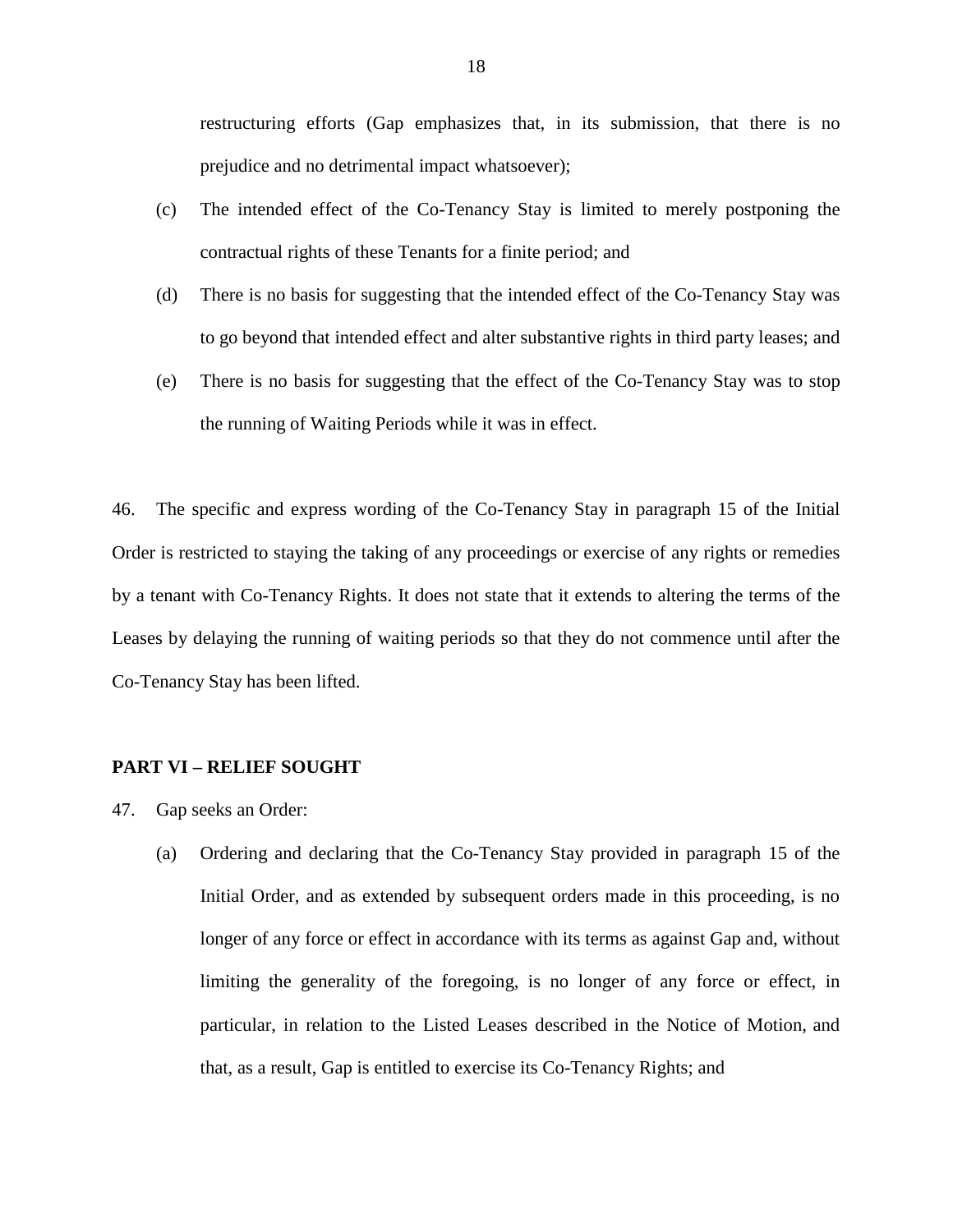- (b) Ordering and declaring the Co-Tenancy Stay did not suspend or otherwise delay the running of any waiting period with respect to the exercise of the Co-Tenancy Rights by Gap, and that the relief granted in paragraph (a) shall operate retroactively.
- 48. In the alternative, Gap seeks an Order:
	- (a) Permanently vacating and lifting the Co-Tenancy Stay as against Gap and, in particular, in relation to the Listed Leases described in the Notice of Motion, and that, as a result, Gap is entitled to exercise its Co-Tenancy Rights; and
	- (b) Ordering and declaring the Co-Tenancy Stay did not suspend or otherwise delay the running of any waiting period with respect to the exercise of the Co-Tenancy Rights by Gap, and that the relief granted in paragraph (a) shall operate retroactively.

# **ALL OF WHICH IS RESPECTFULLY SUBMITTED**

Date: October 5, 2018

Alan B. Duger

\_\_\_\_\_\_\_\_\_\_\_\_\_\_\_\_\_\_\_\_\_\_\_\_\_\_\_\_\_\_\_\_\_\_\_\_

**Alan B. Dryer**

Lawyer for Gap (Canada) Inc. and Old Navy (Canada) Inc.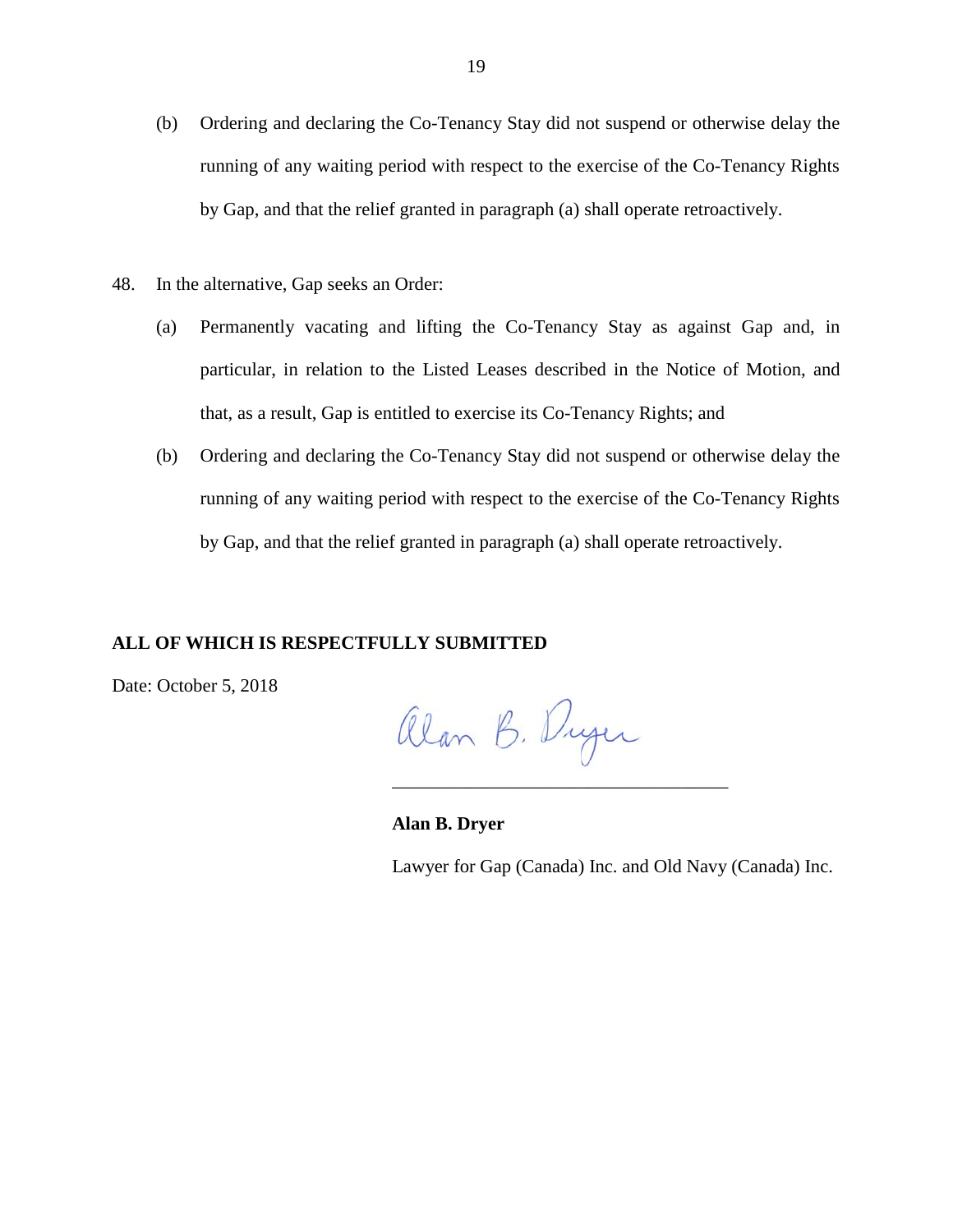# **SCHEDULE "A" LIST OF AUTHORITIES**

| <b>TAB</b> | <b>CASE</b>                                                                              |
|------------|------------------------------------------------------------------------------------------|
|            | Re Canwest Global Communications Corp., 2011 CarswellOnt 2392 (SCJ -<br>Commercial List) |
|            | Re Target Canada Co., 2015 CarswellOnt 620, (SCJ – Commercial List)                      |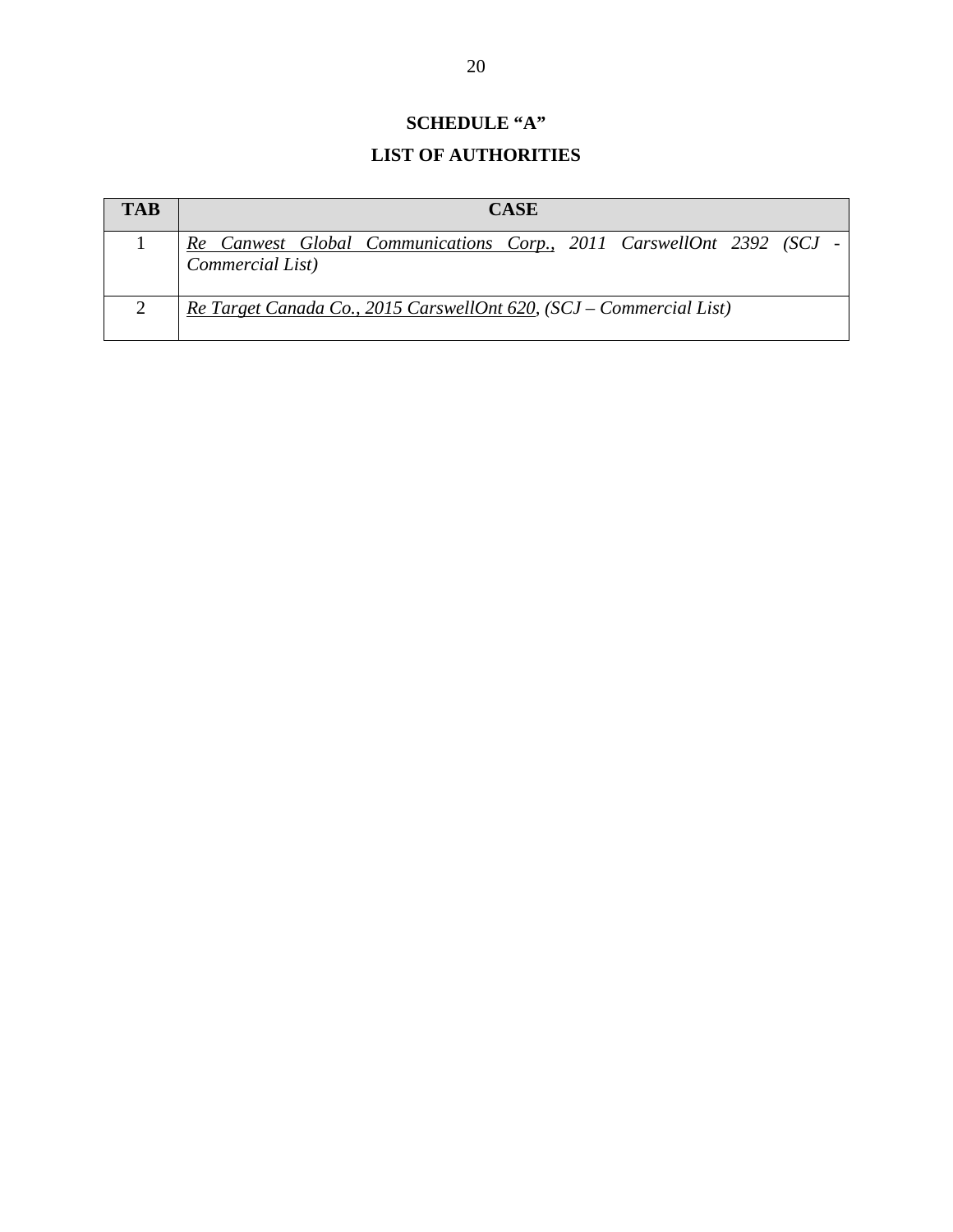# **SCHEDULE "B"**

# **STATUTORY PROVISIONS**

1. Section 11.02 of the *Companies' Creditors Arrangement Act (CCAA)*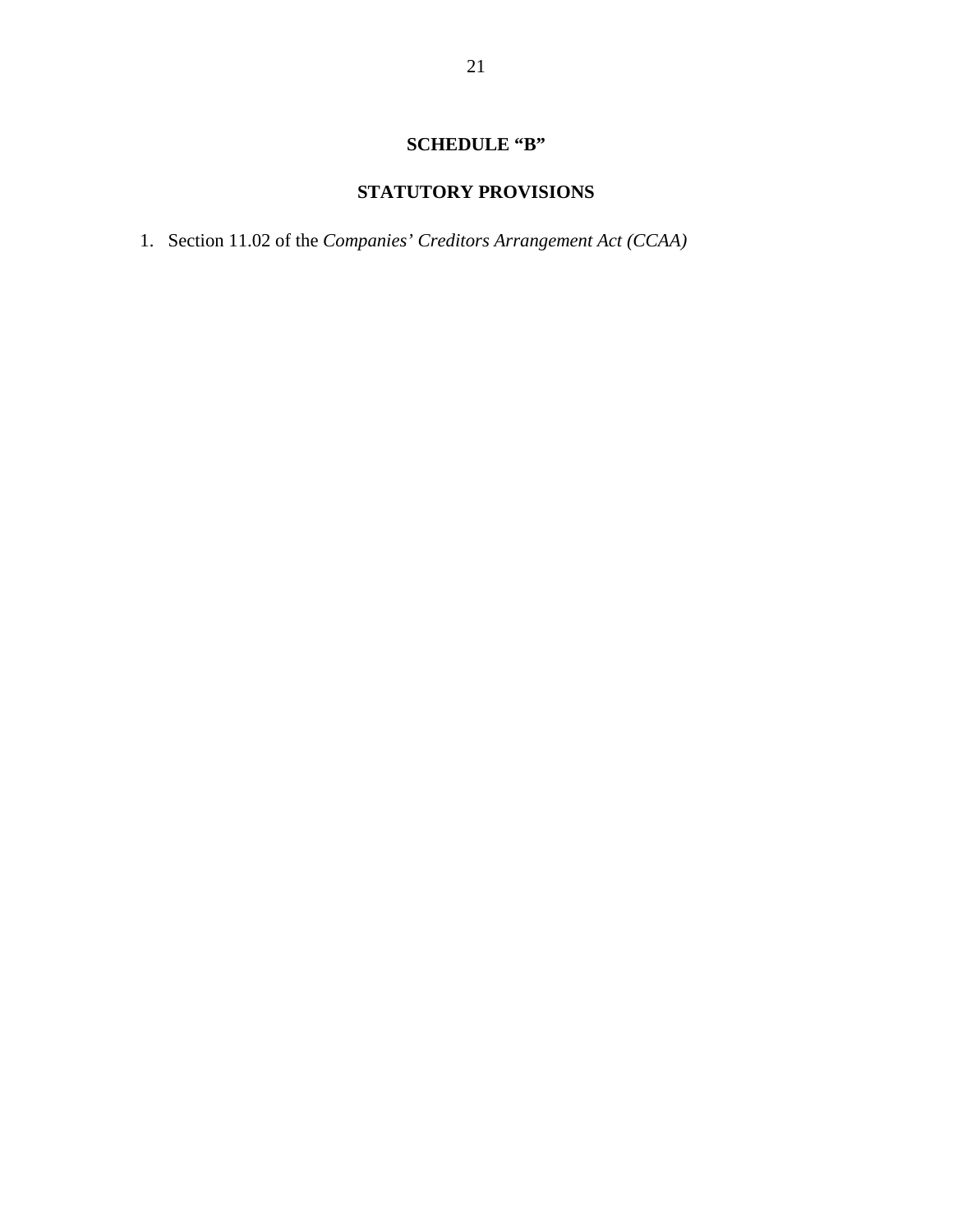[Canada Federal Statutes](http://nextcanada.westlaw.com/Browse/Home/StatutesandRegulations/FederalStatutesandRegulations/FederalStatutesEnglish?productview=none&transitionType=DocumentItem&contextData=(sc.Category)&rs=clbt1.0&vr=3.0) [Companies' Creditors Arrangement Act](http://nextcanada.westlaw.com/Browse/Home/StatutesandRegulations/FederalStatutesandRegulations/FederalStatutesEnglish?productview=none&guid=I6aebbfebf2643e2be0440003baa9c40b&transitionType=DocumentItem&contextData=(sc.Category)&rs=clbt1.0&vr=3.0) Part II – Jurisdiction of Courts (ss. 9-18.6)

R.S.C. 1985, c. C-36, s. 11.02

s 11.02

#### **[Currency](#page-22-0)**

## **11.02**

#### **11.02(1)Stays, etc. — initial application**

A court may, on an initial application in respect of a debtor company, make an order on any terms that it may impose, effective for the period that the court considers necessary, which period may not be more than 30 days,

(a) staying, until otherwise ordered by the court, all proceedings taken or that might be taken in respect of the company under the *Bankruptcy and Insolvency Act* or the *Winding-up and Restructuring Act*;

(b) restraining, until otherwise ordered by the court, further proceedings in any action, suit or proceeding against the company; and

(c) prohibiting, until otherwise ordered by the court, the commencement of any action, suit or proceeding against the company.

#### **11.02(2)Stays, etc. — other than initial application**

A court may, on an application in respect of a debtor company other than an initial application, make an order, on any terms that it may impose,

(a) staying, until otherwise ordered by the court, for any period that the court considers necessary, all proceedings taken or that might be taken in respect of the company under an Act referred to in paragraph (1)(a);

(b) restraining, until otherwise ordered by the court, further proceedings in any action, suit or proceeding against the company; and

(c) prohibiting, until otherwise ordered by the court, the commencement of any action, suit or proceeding against the company.

#### **11.02(3)Burden of proof on application**

The court shall not make the order unless

(a) the applicant satisfies the court that circumstances exist that make the order appropriate; and

(b) in the case of an order under subsection (2), the applicant also satisfies the court that the applicant has acted, and is acting, in good faith and with due diligence.

### **11.02(4)Restriction**

Orders doing anything referred to in subsection (1) or (2) may only be made under this section.

### **Amendment History**

2005, c. 47, s. 128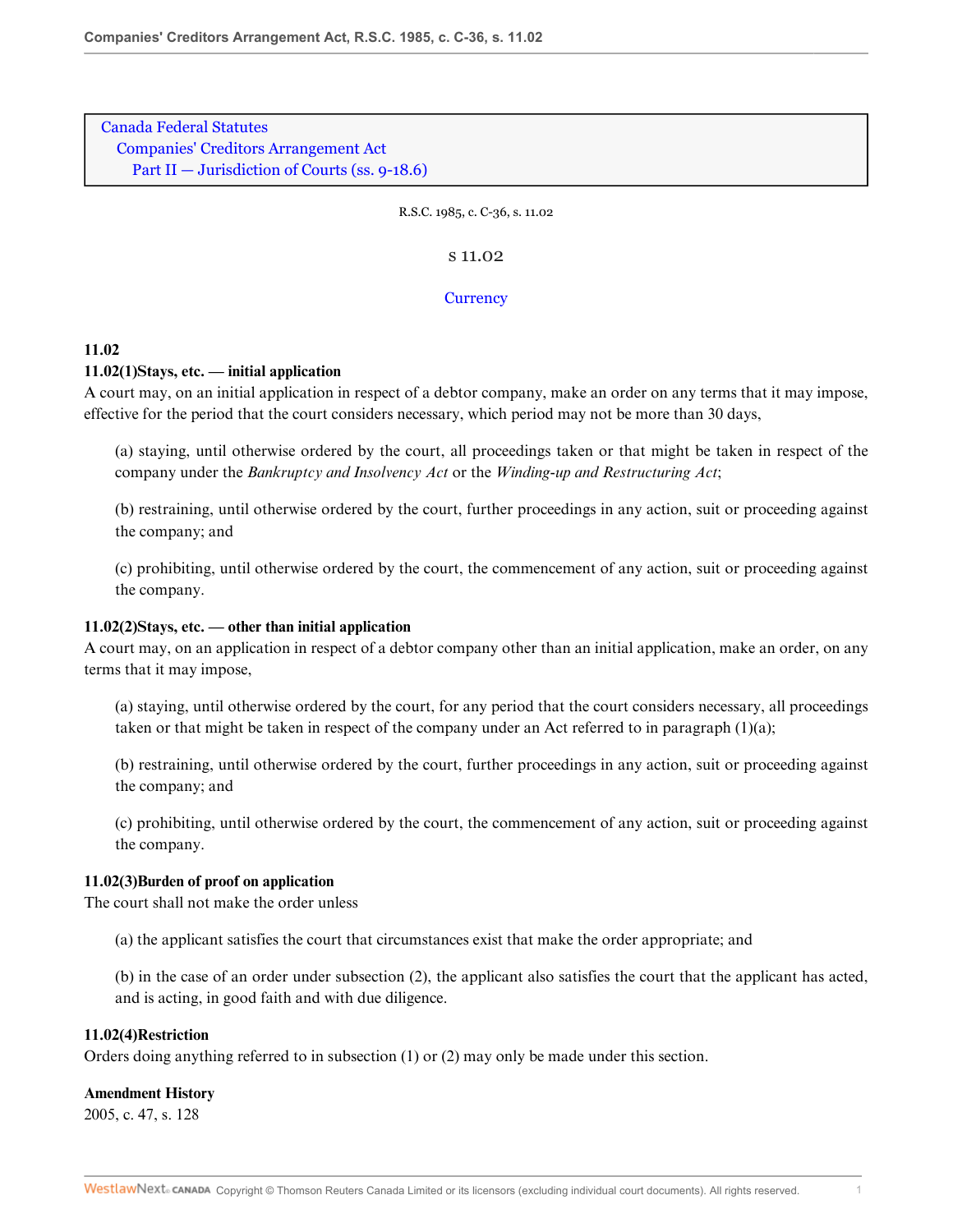## <span id="page-22-0"></span>**Currency**

Federal English Statutes reflect amendments current to September 19, 2018 Federal English Regulations are current to Gazette Vol. 152:19 (September 19, 2018)

**End of Document** Copyright © Thomson Reuters Canada Limited or its licensors (excluding individual court documents). All rights reserved.